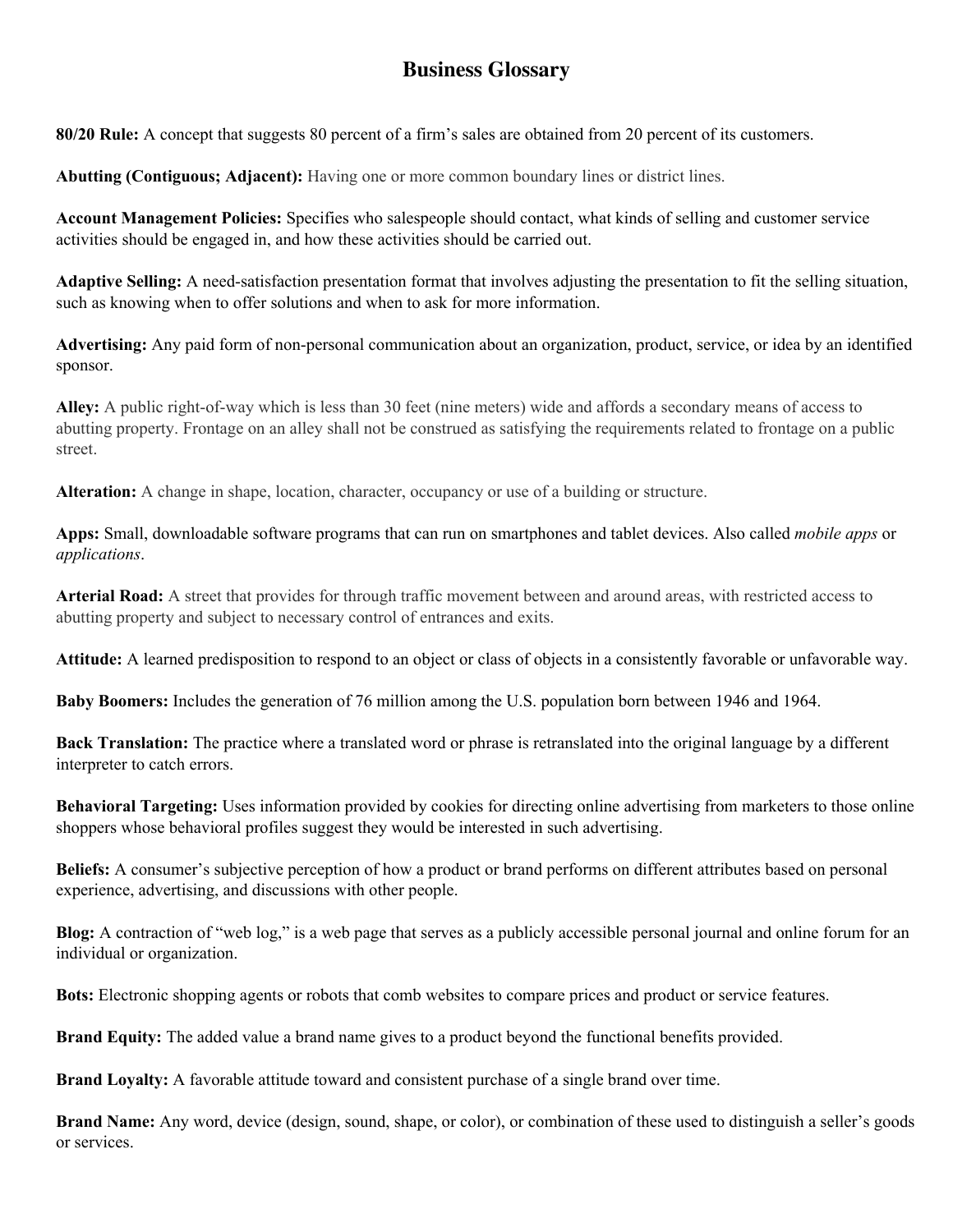**Brand Personality:** A set of human characteristics associated with a brand name.

**Branding:** A marketing decision in which an organization uses a name, phrase, design, symbols, or combination of these to identify its products and distinguish them from those of competitors.

**Break-Even Analysis:** A technique that analyzes the relationship between total revenue and total cost to determine profitability at various levels of output.

**Brokers:** Independent firms or individuals whose principal function is to bring buyers and sellers together to make sales.

**Building, Detached:** A building which is not connected to any other building or structure.

**Building Line:** An imaginary line running parallel to a lot line, that is the same distance from the lot line as the closest portion of a building on the site.

**Building, Principal:** A building in which a principal use is conducted.

**Building, Residential:** A building which is arranged, designed, used or intended to be used for residential occupancy by one or more families or lodgers.

**Building, Temporary:** Any building not designed to be permanently affixed to any given location.

**Business:** The clear, broad, underlying industry or market sector of an organization's offering.

**Business Marketing:** The marketing of products and services to companies, governments, or not-for-profit organizations for use in the creation of products and services that they can produce and market to others.

**Business Plan:** A road map for the entire organization for a specified future period of time, such as one year or five years.

**Business Portfolio Analysis:** A technique that managers use to quantify performance measures and growth targets to analyze their firms' strategic business units (SBUs) as though they were a collection of separate investments.

**Business Products:** Products organizations buy that assist in providing other products for resale. Also called *B2B products* or *industrial products*.

**Buy Classes:** Consist of three types of organizational buying situations: straight rebuy, new buy, and modified rebuy.

**Buying Center:** The group of people in an organization who participate in the buying process and share common goals, risks,

and knowledge important to a purchase decision.

**Capacity Management:** Integrating the service component of the marketing mix with efforts to influence consumer demand.

**Category Management:** An approach to managing the assortment of merchandise in which a manager is assigned the responsibility for selecting all products that consumers in a market segment might view as substitutes for each other, with the objective of maximizing sales and profits in the category.

**Cause Marketing:** Occurs when the charitable contributions of a firm are tied directly to the customer revenues produced through the promotion of one of its products.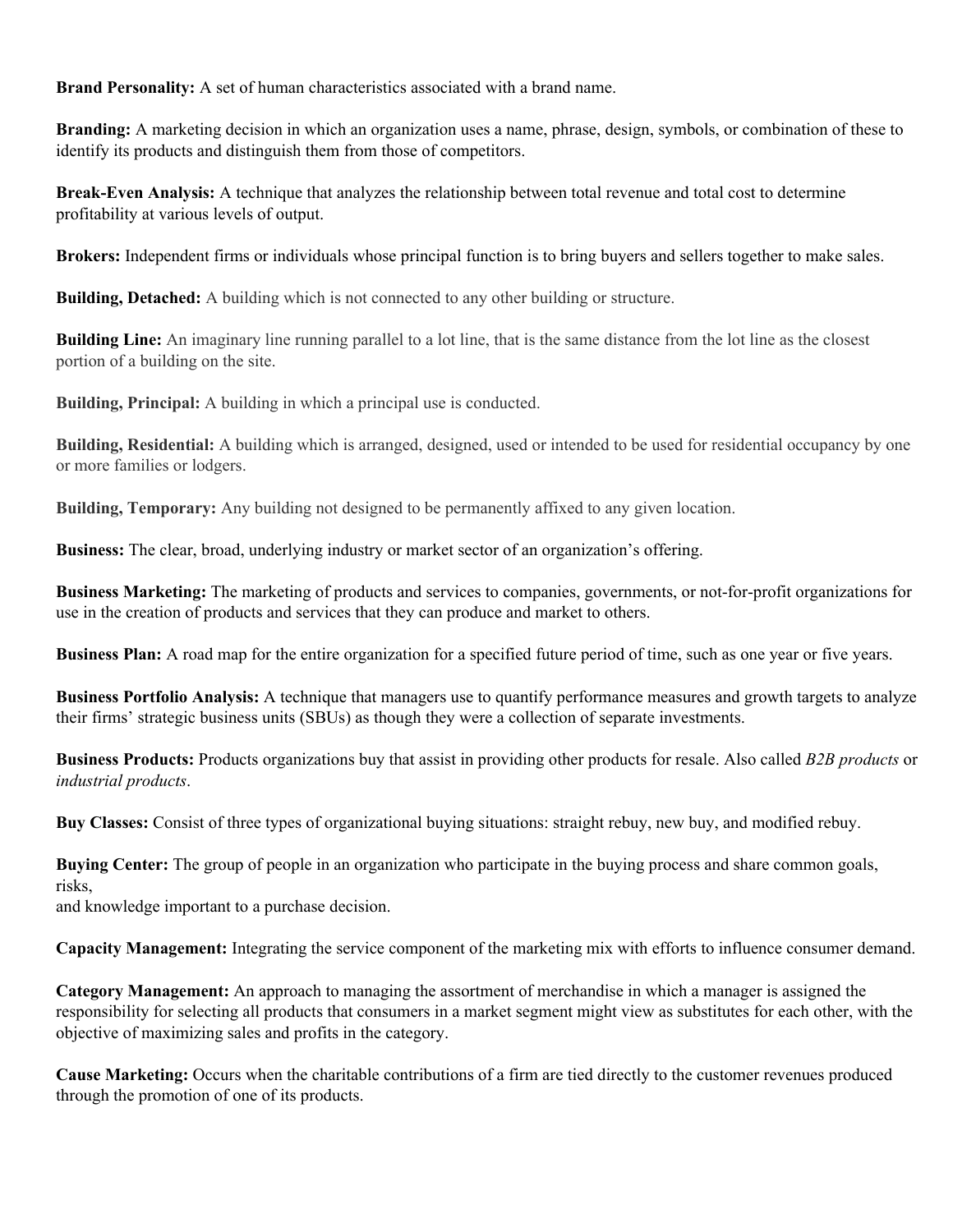**Channel Conflict:** Arises when one channel member believes another channel member is engaged in behavior that prevents it from achieving its goals.

**Choiceboard:** An interactive, Internet-enabled system that allows individual customers to design their own products and services by answering a few questions and choosing from a menu of product or service attributes (or components), prices, and delivery options.

**Code of Ethics:** A formal statement of ethical principles and rules of conduct.

**Collaborative Filtering:** A process that automatically groups people with similar buying intentions, preferences, and behaviors and predicts future purchases.

**Collector Road:** A street that provides for traffic movement between arterial roads and local streets, with direct access to abutting property.

**Communication:** The process of conveying a message to others that requires six elements: a source, a message, a channel of communication, a receiver, and the processes of encoding and decoding.

**Competition:** The alternative firms that could provide a product to satisfy a specific market's needs.

**Constraints:** In a decision, the restrictions placed on potential solutions to a problem.

**Consultative Selling:** A need-satisfaction presentation format that focuses on problem identification, where the salesperson serves as an expert on problem recognition and resolution.

**Consumer Behavior:** The actions a person takes in purchasing and using products and services, including the mental and social processes that come before and after these actions.

**Consumer Bill of Rights (1962):** A law that codified the ethics of exchange between buyers and sellers, including the rights to safety, to be informed, to choose, and to be heard.

**Consumer Products:** Products purchased by the ultimate consumer.

**Consumerism:** A grassroots movement started in the 1960s to increase the influence, power, and rights of consumers in dealing with institutions.

**Consumer-Oriented Sales Promotion:** Sales tools used to support a company's advertising and personal selling directed to ultimate consumers. Also called *consumer promotions*.

**Cookies:** Computer files that a marketer can download onto the computer and mobile phone of an online shopper who visits the marketer's website.

**Cooperative Advertising:** Advertising programs by which a manufacturer pays a percentage of the retailer's local advertising expense for advertising the manufacturer's products.

**Core Values:** The fundamental, passionate, and enduring principles of an organization that guide its conduct over time.

**Cross-Channel Shopper:** An online consumer who researches products online and then purchases them at a retail store.

**Cross-Cultural Analysis:** The study of similarities and differences among consumers in two or more nations or societies.

**Cultural Symbols:** Things that represent ideas and concepts.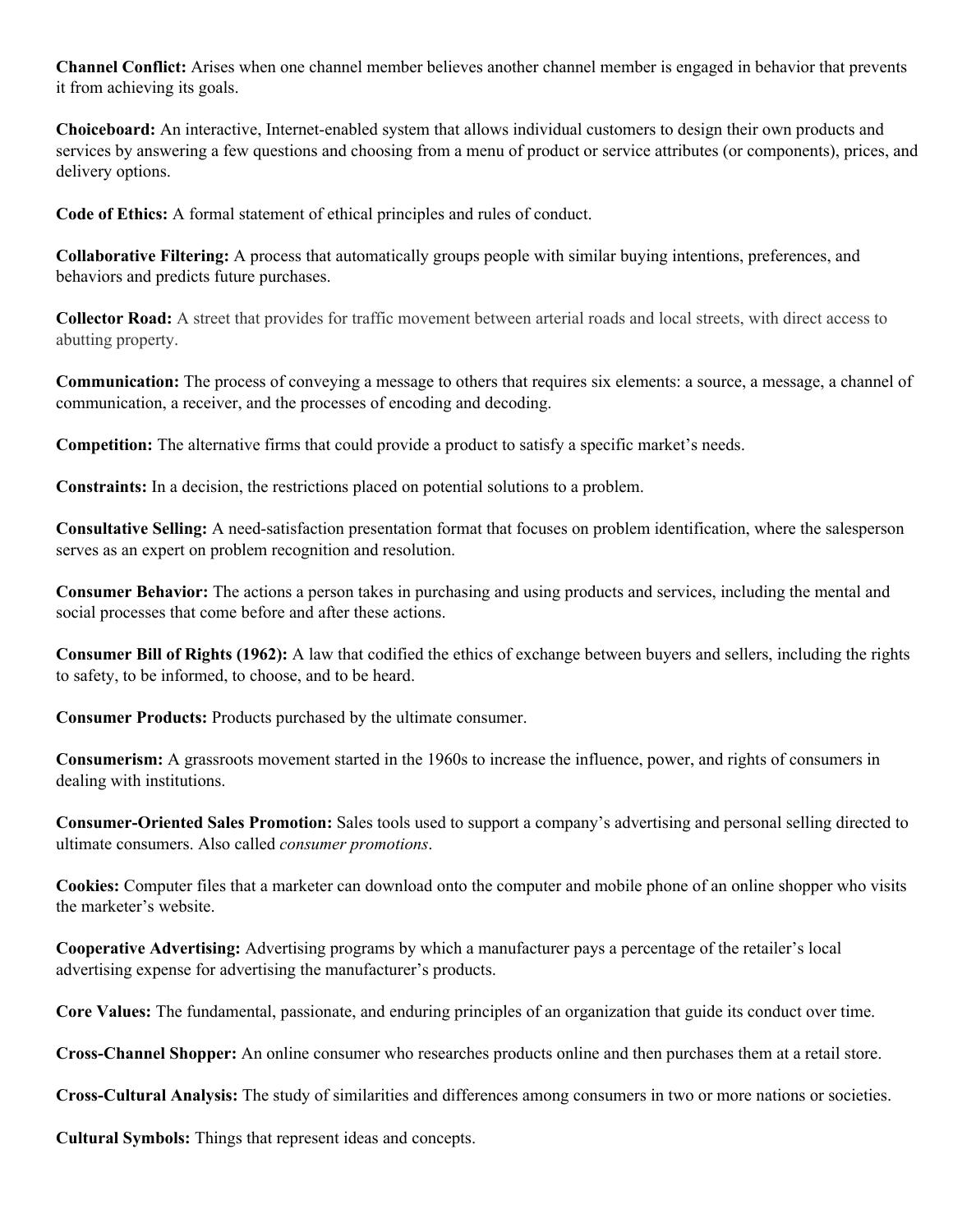**Culture:** The set of values, ideas, and attitudes that are learned and shared among the members of a group.

**Currency Exchange Rate:** The price of one country's currency expressed in terms of another country's currency.

**Cross Elasticity of Demand:** The change in the quantity demanded of one product or service impacting the change in demand for another product or service.

**Customer Experience Management (CEM):** The process of managing the entire customer experience within the company.

**Customer Service:** The ability of logistics management to satisfy users in terms of time, dependability, communication, and convenience.

**Customer Value:** The unique combination of benefits received by targeted buyers that include quality, convenience, on-time delivery, and both before-sale and after-sale service at a specific price.

**Customer Value Proposition:** A cluster of benefits that an organization promises customers to satisfy their needs.

**Customs:** The normal and expected ways of doing things in a specific country.

**Data:** The facts and figures related to the problem that are divided into two main parts: secondary data and primary data.

**Debt and Equity:** The sum of liabilities and capital. This should always be equal to total assets.

**Dedicate; Dedication:** Transfer of the ownership of a right-of-way or other parcel of land or improvement to a public or private entity without compensation.

**Demand Curve:** A graph relating the quantity sold and price, which shows the maximum number of units that will be sold at a given price.

**Demographics:** Describing a population according to selected characteristics such as age, gender, ethnicity, income, and occupation.

**Derived Demand:** The demand for industrial products and services that is driven by, or derived from, demand for consumer products and services.

**Direct Marketing:** A promotion alternative that uses direct communication with consumers to generate a response in the form of an order, a request for further information, or a visit to a retail outlet.

**Direct Orders:** The result of direct marketing offers that contain all the information necessary for a prospective buyer to make a decision to purchase and complete the transaction.

**Disintermediation:** Channel conflict that arises when a channel member bypasses another member and sells or buys products direct.

**Diversification Analysis:** A technique that helps a firm search for growth opportunities from among current and new markets as well as current and new products.

**Dividends:** Money distributed to the owners of a business as profits.

**Dual Distribution:** An arrangement whereby a firm reaches different buyers by employing two or more different types of channels for the same basic product.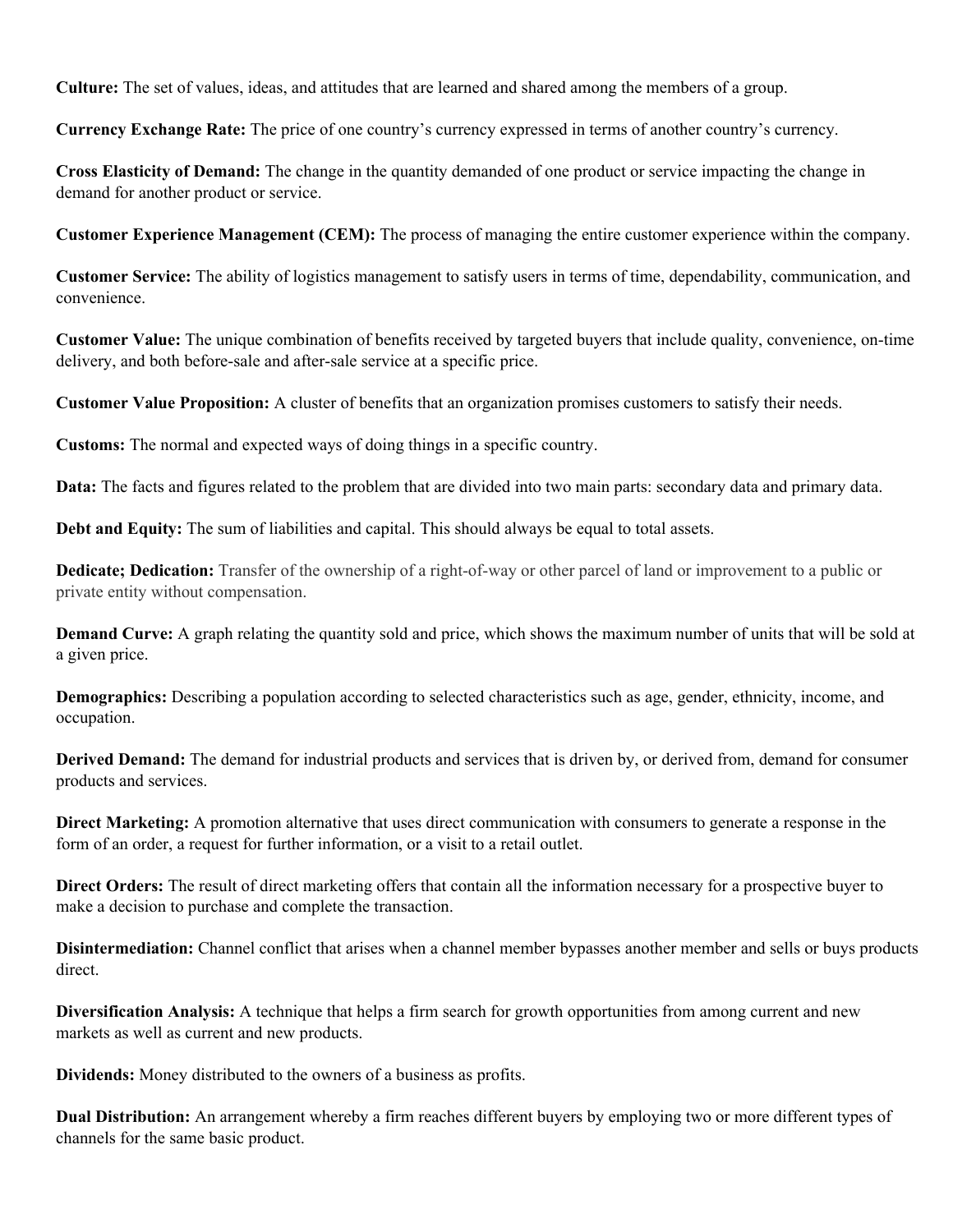**Dynamic Pricing:** The practice of changing prices for products and services in real time in response to supply and demand conditions.

E**asement:** That portion or quantity of land set aside in which a liberty, privilege or advantage in land without profit is dedicated and is distinct from fee ownership of the land and is granted either to the public, a particular person or a combination of both.

**Economy:** Pertains to the income, expenditures, and resources that affect the cost of running a business and household.

**Eight-Second Rule:** A view that customers will abandon their efforts to enter and navigate a website if download time exceeds eight seconds.

**E-Marketplaces:** Online trading communities that bring together buyers and supplier organizations to make possible the real time exchange of information, money, products, and services. Also called *B2B exchanges* or *e-hubs*.

**Environmental Forces:** The uncontrollable forces in a marketing decision involving social, economic, technological, competitive, and regulatory forces.

**Environmental Scanning:** The process of continually acquiring information on events occurring outside the organization to identify and interpret potential trends.

**Ethics:** The moral principles and values that govern the actions and decisions of an individual or group.

**Exchange:** The trade of things of value between a buyer and seller so that each is better off after the trade.

**Exclusive Distribution:** A level of distribution density whereby only one retailer in a specific geographical area carries the firm's products.

**Exporting:** A global market-entry strategy in which a company produces goods in one country and sells them in another country.

**Facebook:** A website where users may create a personal profile, add other users as friends, and exchange comments, photos, videos, and "likes" with them.

**Family Life Cycle:** The distinct phases that a family progresses through from formation to retirement, each phase bringing with it identifiable purchasing behaviors.

**Foreign Corrupt Practices Act (1977):** A law, amended by the *International Anti-Dumping and Fair Competition Act* (1998), that makes it a crime for U.S. corporations to bribe an official of a foreign government or political party to obtain or retain business in a foreign country.

**Four I's of Service:** The four unique elements to services: intangibility, inconsistency, inseparability, and inventory.

**Generation X:** Includes the 15 percent of the population born between 1965 and 1976. Also called *baby bust*.

**Generation Y:** Includes the 72 million Americans born between 1977 and 1994. Also called *millennials*, *echo-boom*, or *baby boomlet*.

**Global Brand:** A brand marketed under the same name in multiple countries with similar and centrally coordinated marketing programs.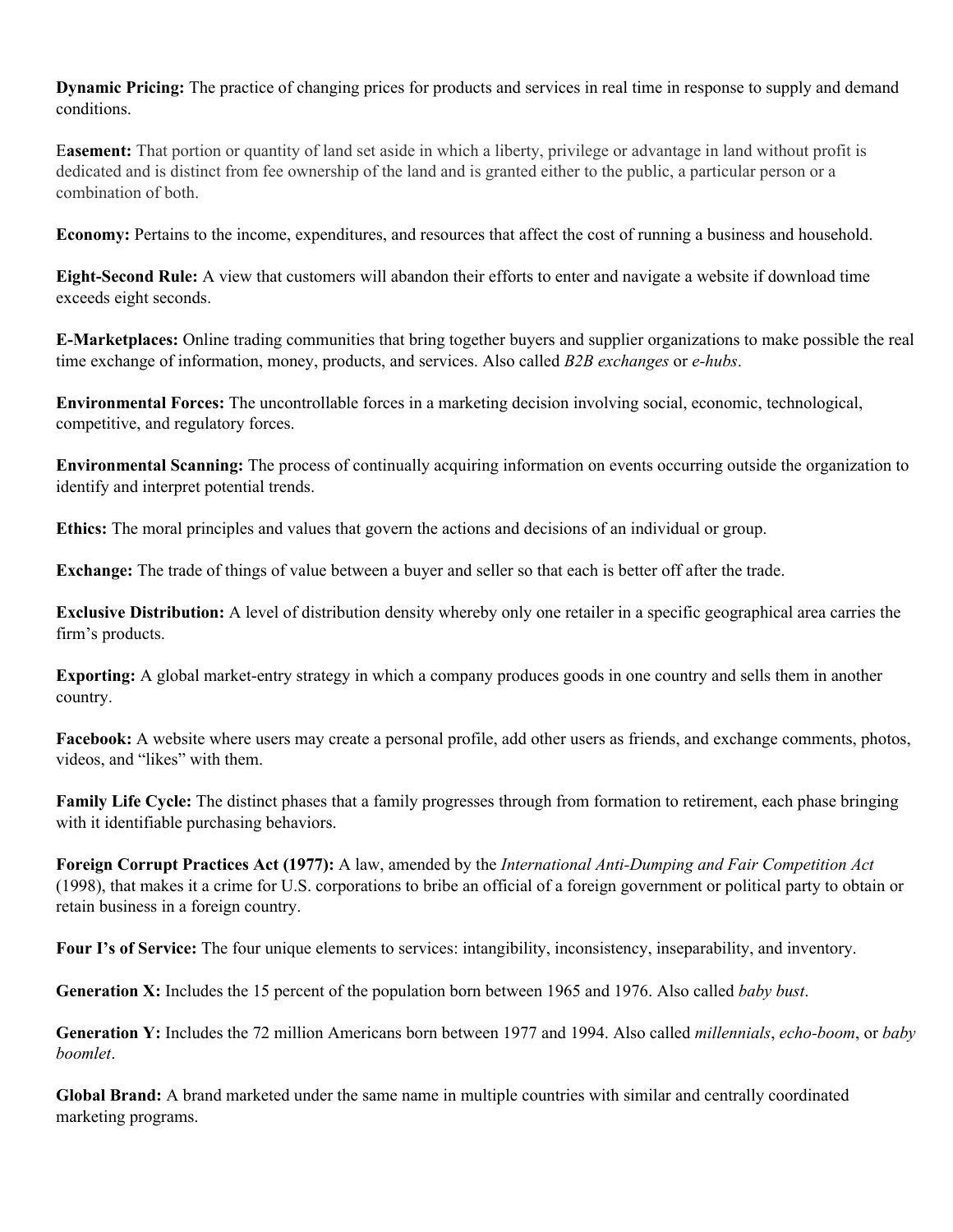**Global Competition:** Exists when firms originate, produce, and market their products and services worldwide.

**Global Consumers:** Consumer groups living in many countries or regions of the world who have similar needs or seek similar features and benefits from products or services.

**Global Marketing Strategy:** A strategy that a transnational firm uses that employs the practice of standardizing marketing activities when there are cultural similarities and adapting them when cultures differ.

**Goals:** Statements of an accomplishment of a task to be achieved, often by a specific time. Also called *objectives*.

**Green Marketing:** Marketing efforts to produce, promote, and reclaim environmentally sensitive products.

**Hierarchy of Effects:** The sequence of stages a prospective buyer goes through from initial awareness of a product to eventual action (either trial or adoption of the product). The stages include awareness, interest, evaluation, trial, and adoption.

**Idle Production Capacity:** Occurs when the service provider is available but there is no demand for the service.

**Incompatible Use:** A use or service which is incapable of direct association with certain other uses because it is contradictory, incongruous or discordant.

**Infomercials:** Program-length (30-minute) advertisements that take an educational approach to communication with potential customers.

**Information Technology (IT):** Involves operating computer networks that can store and process data.

**Institutional Advertisements:** Advertisements designed to build goodwill or an image for an organization rather than promote a specific product or service.

**Integrated Marketing Communications (IMC):** The concept of designing marketing communications programs that coordinate all promotional activities—advertising, personal selling, sales promotion, public relations, and direct marketing—to provide a consistent message across all audiences.

**Intensive Distribution:** A level of distribution density whereby a firm tries to place its products and services in as many outlets as possible.

**Interactive Marketing:** Two-way buyer-seller electronic communication in a computer-mediated environment in which the buyer controls the kind and amount of information received from the seller.

**Involvement:** The personal, social, and economic significance of the purchase to the consumer.

**Joint Venture:** A global market-entry strategy in which a foreign company and a local firm invest together to create a local business in order to share ownership, control, and profits of the new company.

**Lead Generation:** The result of a direct marketing offer designed to generate interest in a product or service and a request for additional information.

**Learning:** Those behaviors that result from (1) repeated experience and (2) reasoning.

**LinkedIn:** A business-oriented website that lets users post their professional profiles to connect to a network of businesspeople, who are also called *connections*.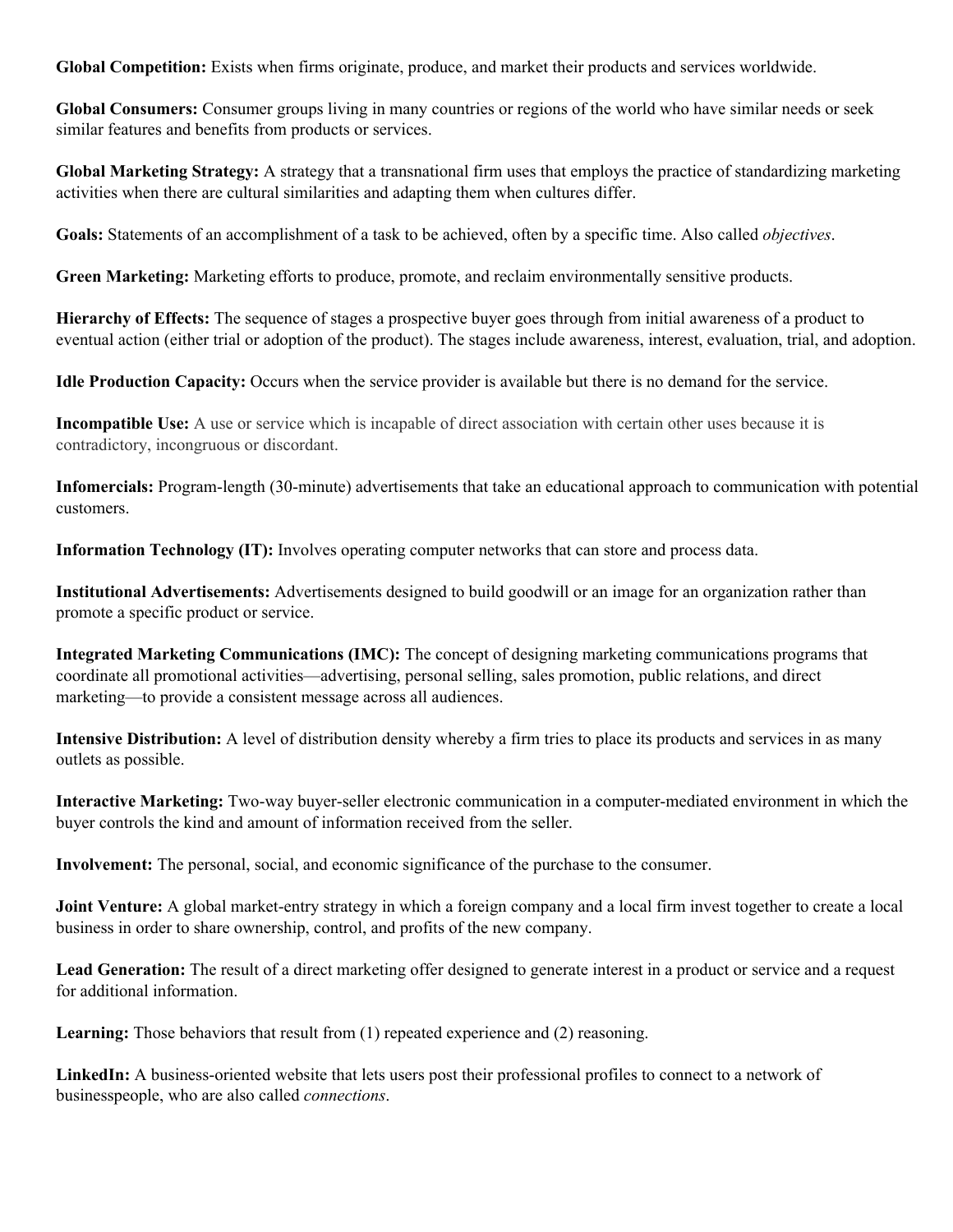**Logistics:** Those activities that focus on getting the right amount of the right products to the right place at the right time at the lowest possible cost.

**Major Account Management:** The practice of using team selling to focus on important customers so as to build mutually beneficial, long-term, cooperative relationships. Also called *key account management*.

**Manufacturer's Agents:** Agents who work for several producers and carry noncompetitive, complementary merchandise in an exclusive territory. Also called *manufacturer's representatives*.

**Market:** People with both the desire and the ability to buy a specific offering.

**Market Orientation:** An organization that focuses its efforts on (1) continuously collecting information about customers' needs, (2) sharing this information across departments, and (3) using it to create customer value.

**Market Segmentation:** Involves aggregating prospective buyers into groups, or segments, that (1) have common needs and (2) will respond similarly to a marketing action.

**Market Segments:** The relatively homogeneous groups of prospective buyers that result from the market segmentation process.

**Market Share:** The ratio of sales revenue of the firm to the total sales revenue of all firms in the industry, including the firm itself.

**Marketing:** The activity for creating, communicating, delivering, and exchanging offerings that benefit its customers, the organization, its stakeholders, and society at large.

**Marketing Channel:** Consists of individuals and firms involved in the process of making a product or service available for use or consumption by consumers or industrial users.

**Marketing Concept:** The idea that an organization should (1) strive to satisfy the needs of consumers (2) while also trying to achieve the organization's goals.

**Marketing Dashboard:** The visual computer display of the essential information related to achieving a marketing objective.

**Marketing Metric:** A measure of the quantitative value or trend of a marketing activity or result.

**Marketing Mix:** The marketing manager's controllable factors— product, price, promotion, and place—that can be used to solve a marketing problem.

**Marketing Plan:** A road map for the marketing activities of an organization for a specified future time period, such as one year or five years.

**Marketing Program:** A plan that integrates the marketing mix to provide a good, service, or idea to prospective buyers.

**Marketing Research:** The process of defining a marketing problem and opportunity, systematically collecting and analyzing information, and recommending actions.

**Marketing Strategy:** The means by which a marketing goal is to be achieved, usually characterized by a specified target market and a marketing program to reach it.

**Marketing Tactics:** Detailed day-to-day operational decisions essential to the overall success of marketing strategies.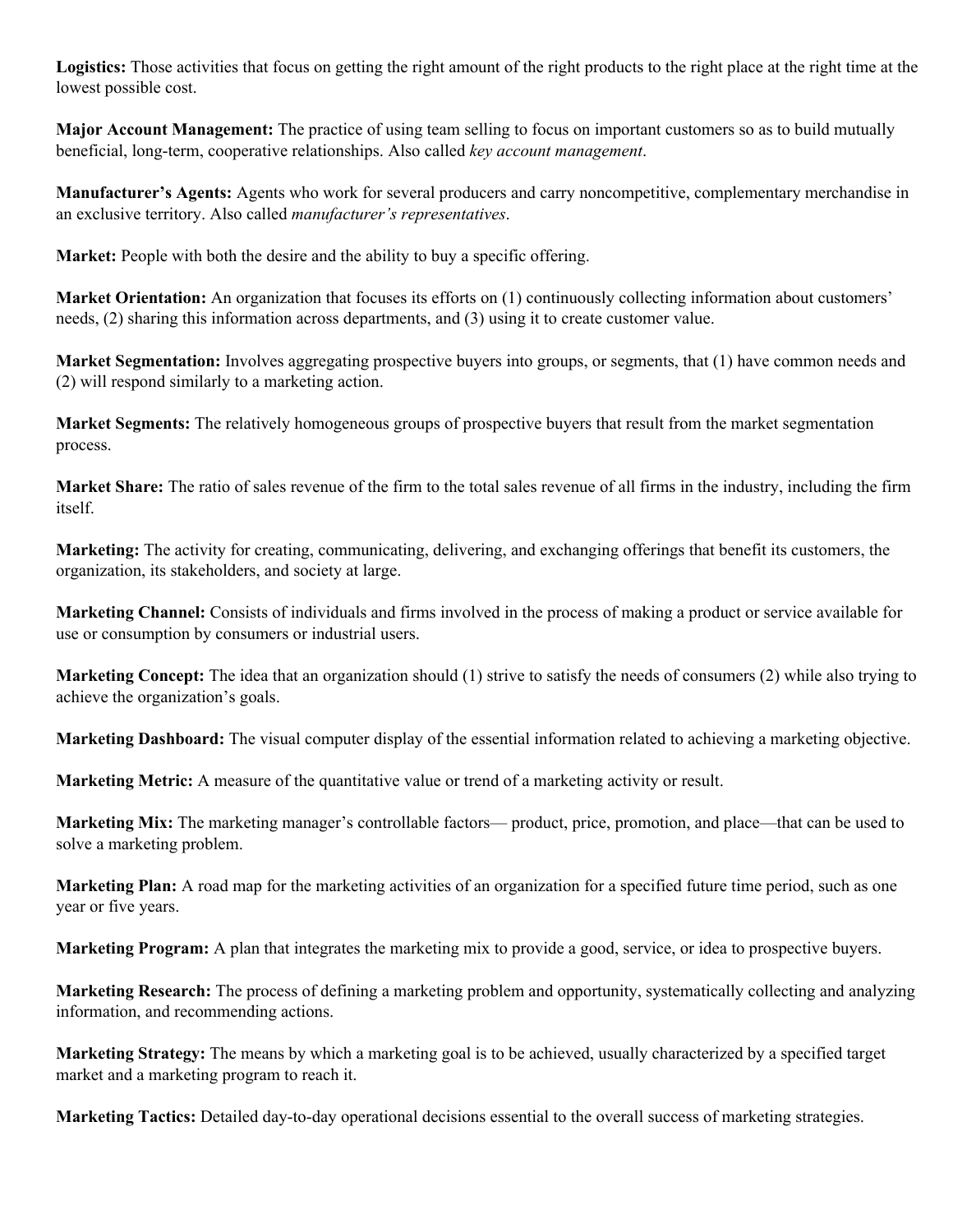**Market-Product Grid:** A framework to relate the market segments of potential buyers to products offered or potential marketing actions by an organization.

**Marketspace:** Information- and communication-based electronic exchange environment mostly occupied by sophisticated computer and telecommunication technologies and digitized offerings.

**Measures of Success:** Criteria or standards used in evaluating proposed solutions to the problem.

**Merchant Wholesalers:** Independently owned firms that take title to the merchandise they handle.

**Microfinance:** The practice of offering small, collateral-free loans to individuals who otherwise would not have access to the capital necessary to begin small businesses or other income-generating activities.

**Mission:** A statement of the organization's function in society that often identifies its customers, markets, products, and technologies. Often used interchangeably with *vision*.

**Moral idealism:** A personal moral philosophy that considers certain individual rights or duties as universal, regardless of the outcome.

**Motivation:** The energizing force that stimulates behavior to satisfy a need.

**Multibranding:** A branding strategy that involves giving each product a distinct name when each brand is intended for a different market segment.

**Multichannel Marketing:** The blending of different communication and delivery channels that are mutually reinforcing in attracting, retaining, and building relationships with consumers who shop and buy in traditional intermediaries and online.

**Multichannel Retailers:** Retailers that utilize and integrate a combination of traditional store formats and non store formats such as catalogs, television home shopping, and online retailing.

**Multicultural Marketing:** Combinations of the marketing mix that reflect the unique attitudes, ancestry, communication preferences, and lifestyles of different races and ethnic groups.

**Multidomestic Marketing Strategy:** A strategy that a multinational firms uses that have as many different product variations, brand names, and advertising programs as countries in which they do business.

**Multiproduct Branding:** A branding strategy in which a company uses one name for all its products in a product class.

**New-product Process:** The seven stages an organization goes through to identify business opportunities and convert them into salable products or services.

**North American Industry Classification System (NAICS):** Provides common industry definitions for Canada, Mexico, and the United States, which makes it easier to measure economic activity in the three member countries of the *North American Free Trade Agreement* (NAFTA).

**Objectives:** Statements of an accomplishment of a task to be achieved, often by a specific time. Also called *goals*.

**Observational Data:** Facts and figures obtained by watching, either mechanically or in person, how people actually behave.

**Off-Peak Pricing:** Charging different prices during different times of the day or days of the week to reflect variations in demand for the service.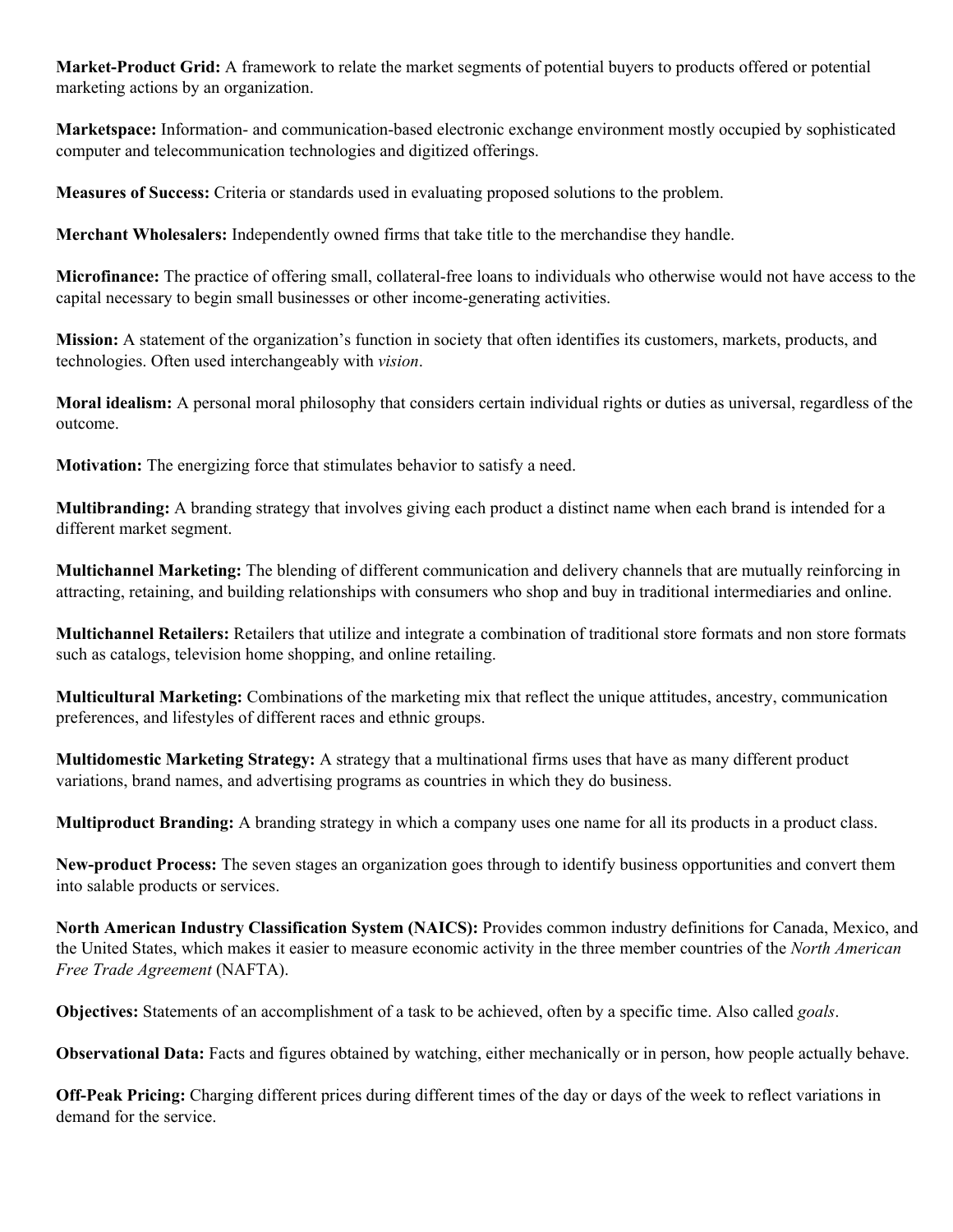**Opinion Leaders:** Individuals who are considered to be knowledgeable about or users of particular products or services and therefore can exert direct or indirect social influence over others.

**Order Getter:** Sells in a conventional sense and identifies prospective customers, provides customers with information, persuades customers to buy, closes sales, and follows up on customers' use of a product or service.

**Order Taker:** Processes routine orders or reorders for products that were already sold by the company.

**Organizational Buyers:** Those manufacturers, wholesalers, retailers, and government agencies that buy products and services for their own use or for resale.

**Organizational Buying Behavior:** The decision-making process that organizations use to establish the need for products and services and identify, evaluate, and choose among alternative brands and suppliers.

**Organizational Culture:** The set of values, ideas, attitudes, and norms of behavior that is learned and shared among the members of an organization.

**Parcel:** All contiguous land used or legally described as a single unit.

**Parent Tract:** A continuous tract of land in single ownership from which two or more derivative parcels or lots are created.

**Perceived Risk:** The anxiety felt because the consumer cannot anticipate the outcomes of a purchase but believes there may be negative consequences.

**Perception:** The process by which an individual selects, organizes, and interprets information to create a meaningful picture of the world.

**Perceptual Map:** A means of displaying in two dimensions the location of products or brands in the minds of consumers to enable a manager to see how consumers perceive competing products or brands, as well as the firm's own product or brand.

**Permission Marketing:** The solicitation of a consumer's consent (called "*opt-in*") to receive email and advertising based on personal data supplied by the consumer.

**Personal Selling:** The two-way flow of communication between a buyer and seller, often in a face-to-face encounter, designed to influence a person's or group's purchase decision.

**Personal Selling Process:** Sales activities occurring before, during, and after the sale itself, consisting of six stages: (1) prospecting, (2) preapproach, (3) approach, (4) presentation, (5) close, and (6) follow-up.

**Personality:** A person's consistent behaviors or responses to recurring situations.

**Personalization:** The consumer-initiated practice of generating content on a marketer's website that is custom tailored to an individual's specific needs and preferences.

**Points of Difference:** Those characteristics of a product that make it superior to competitive substitutes.

**Posttests:** Tests conducted after an advertisement has been shown to the target audience to determine whether it accomplished its intended purpose.

**Pretests:** Tests conducted before an advertisement is placed in any medium to determine whether it communicates the intended message or to select among alternative versions of the advertisement.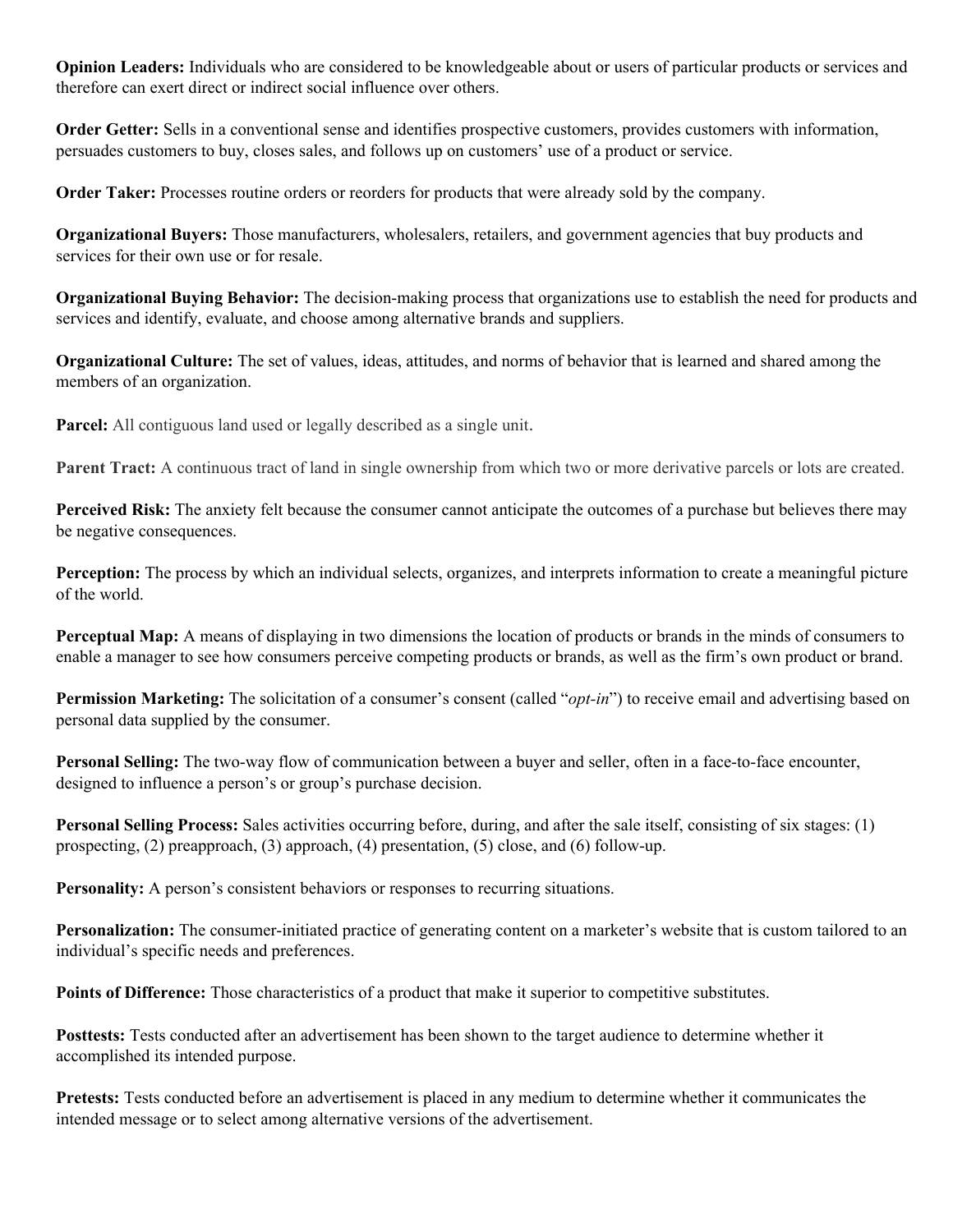**Price (P):** The money or other considerations (including other products and services) exchanged for the ownership or use of a product or service.

**Price Elasticity of Demand:** The percentage change in quantity demanded relative to a percentage change in price.

**Pricing Constraints:** Factors that limit the range of prices a firm may set.

**Pricing Objectives:** Specifying the role of price in an organization's marketing and strategic plans.

**Primary Data:** Facts and figures that are newly collected for the project.

**Product:** A good, service, or idea consisting of a bundle of tangible and intangible attributes that satisfies consumers' needs and is received in exchange for money or something else of value.

**Product Advertisements:** Advertisements that focus on selling a product or service and which take three forms: (1) pioneering (or informational), (2) competitive (or persuasive), and (3) reminder.

**Product Differentiation:** A marketing strategy that involves a firm using different marketing mix activities to help consumers perceive the product as being different and better than competing products.

**Product Item:** A specific product that has a unique brand, size, or price.

**Product Life Cycle:** Describes the stages a new product goes through in the marketplace: introduction, growth, maturity, and decline.

**Product Line:** A group of product or service items that are closely related because they satisfy a class of needs, are used together, are sold to the same customer group, are distributed through the same outlets, or fall within a given price range.

**Product Mix:** Consists of all of the product lines offered by an organization.

**Product Placement:** A consumer sales promotion tool that uses a brand-name product in a movie, television show, video game, or a commercial for another product.

**Product Positioning:** The place a product occupies in consumers' minds on important attributes relative to competitive products.

**Product Repositioning:** Changing the place a product occupies in a consumer's mind relative to competitive products.

**Profit:** The money left after a business firm's total expenses are subtracted from its total revenues and is the reward for the risk it undertakes in marketing its offerings.

**Profit Equation:** Profit=Total revenue − Total cost; or Profit =(Unit price X Quantity sold) − (Fixed cost +Variable cost).

**Promotional Mix:** The combination of one or more communication tools used to: (1) inform prospective buyers about the benefits of the product, (2) persuade them to try it, and (3) remind them later about the benefits they enjoyed by using the product.

**Property Line:** The lines bounding a lot or parcel delineating the land in individual ownership.

**Protectionism:** The practice of shielding one or more industries within a country's economy from foreign competition through the use of tariffs or quotas.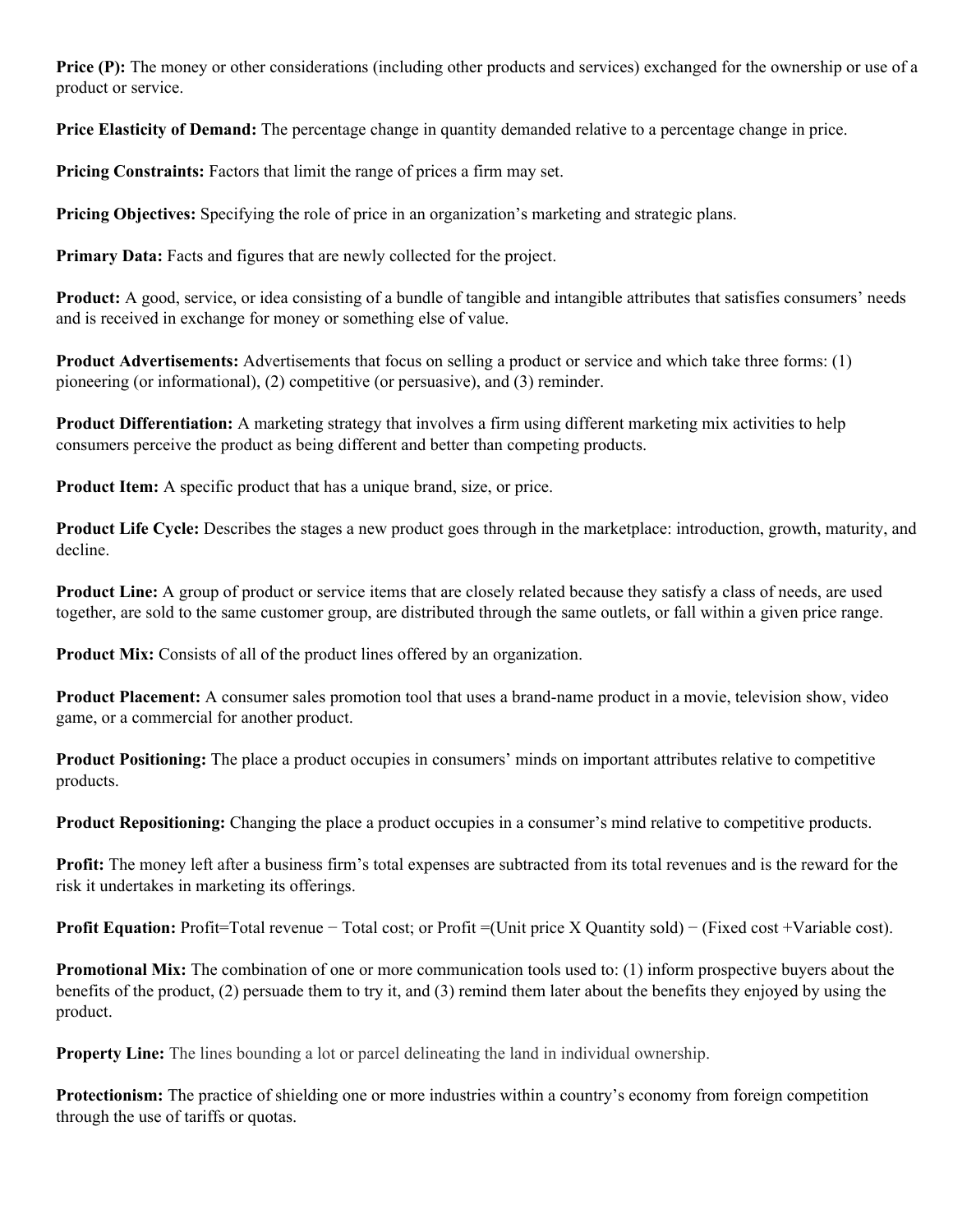**Public Relations:** A form of communication management that seeks to influence the feelings, opinions, or beliefs held by customers, prospective customers, stockholders, suppliers, employees, and other publics about a company and its products or services.

**Publicity:** A nonpersonal, indirectly paid presentation of an organization, product, or service.

**Publicity Tools:** Methods of obtaining nonpersonal presentation of an organization, product, or service without direct cost, such as news releases, news conferences, and public service announcements.

**Pull Strategy:** Directing the promotional mix at ultimate consumers to encourage them to ask the retailer for a product.

**Purchase Decision Process:** The five stages a buyer passes through in making choices about which products and services to buy: (1) problem recognition, (2) information search, (3) alternative evaluation, (4) purchase decision, and (5) postpurchase behavior.

**Push Strategy:** Directing the promotional mix to channel members to gain their cooperation in ordering and stocking the product.

**Questionnaire Data:** Facts and figures obtained by asking people about their attitudes, awareness, intentions, and behaviors.

**Quota:** A restriction placed on the amount of a product allowed to enter or leave a country.

**Reference Groups:** People to whom an individual looks as a basis for self-appraisal or as a source of personal standards.

**Regulation:** Restrictions state and federal laws place on business with regard to the conduct of its activities.

**Relationship Marketing:** Links the organization to its individual customers, employees, suppliers, and other partners for their mutual long-term benefit.

**Relationship Selling:** The practice of building ties to customers based on a salesperson's attention and commitment to customer needs over time.

**Retail Life Cycle:** The process of growth and decline that retail outlets, like products, experience. Consists of the early growth, accelerated development, maturity, and decline stages.

**Retailing:** All activities involved in selling, renting, and providing products and services to ultimate consumers for personal, family, or household use.

**Retailing Mix:** The activities related to managing the store and the merchandise in the store, which includes retail pricing, store location, retail communication, and merchandise.

**Reverse Auction:** In an e-marketplace, it is an online auction in which a buyer communicates a need for a product or service and would-be suppliers are invited to bid in competition with each other.

**Reverse Logistics:** A process of reclaiming recyclable and reusable materials, returns, and reworks from the point of consumption or use for repair, remanufacturing, redistribution, or disposal.

**Sales Forecast:** The total sales of a product that a firm expects to sell during a specified time period under specified environmental conditions and its own marketing efforts.

**Sales Management:** Planning the selling program and implementing and evaluating the personal selling effort of the firm.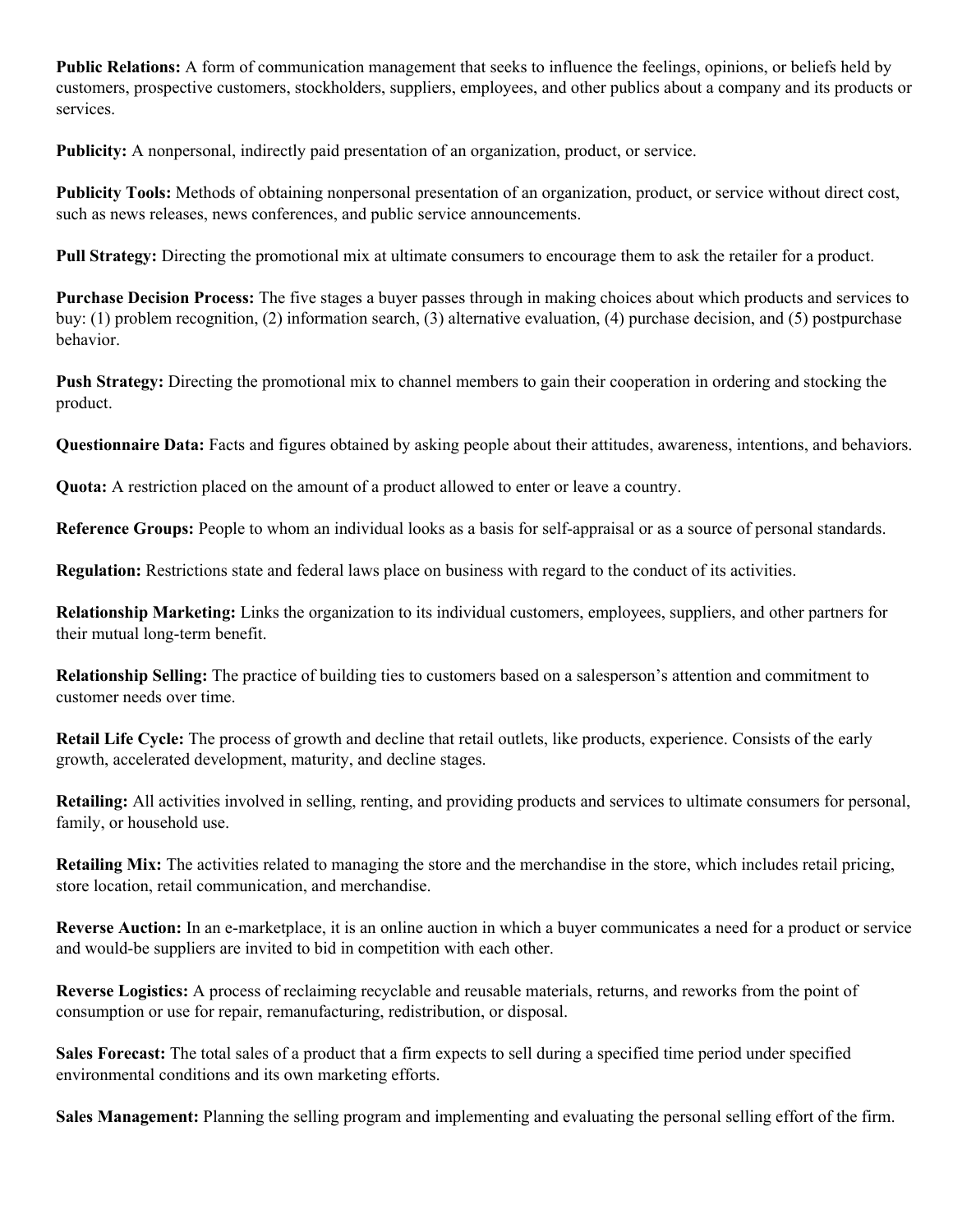**Sales Plan:** A statement describing what is to be achieved and where and how the selling effort of salespeople is to be deployed.

**Sales Promotion:** A short-term inducement of value offered to arouse interest in buying a product or service.

**Sales Quota:** Specific goals assigned to a salesperson, sales team, branch sales office, or sales district for a stated time period.

**Salesforce Automation (SFA):** The use of computer, information, communication, and Internet technologies to make the sales function more effective and efficient.

**Scrambled Merchandising:** Offering several unrelated product lines in a single store.

**Secondary Data:** Facts and figures that have already been recorded prior to the project at hand.

**Selective Distribution:** A level of distribution density whereby a firm selects a few retailers in a specific geographical area to carry its products.

**Self-Regulation:** An alternative to government regulation where an industry attempts to police itself.

**Services:** Intangible activities or benefits that an organization provides to satisfy consumers' needs in exchange for money or something else of value.

**Seven Ps of Services Marketing:** An expanded marketing mix for services that includes the four Ps (product, price, promotion, and place or distribution) as well as people, physical environment, and process.

**Shareholders:** Individuals or companies that legally own one or more shares of stock in a company.

**Shopper Marketing:** The use of displays, coupons, product samples, and other brand communications to influence shopping behavior in a store.

**Short-Term Assets:** Cash, securities, bank accounts, accounts receivable, inventory, business equipment, assets that last less than five years or are depreciated over terms of less than five years. Also called Current Assets.

**Short-Term Notes:** These are the same as short-term loans. These are debts with terms of five years or less.

**Short-Term Liabilities:** These are debts with terms of five years or less. These are also called current liabilities, short-term loans, or short-term (current) debts. These may also include short-term debts that don't cause interest expenses. For example, they might be loans from founders or accrued taxes (taxes owed, already incurred, but not yet paid).

**Stock:** 1) Goods on hand, either finished goods or materials to be used to manufacture goods. Also called Inventory. 2) Stock can also refer to privately held or publicly traded shares or securities representing investment in, or partial ownership of, a business. Public trading of such stock occurs on the stock market.

**Stock Market:** The organized trading of stocks, bonds, or other securities, or the place where such trading occurs.

**Situation Analysis:** Taking stock of where the firm or product has been recently, where it is now, and where it is headed in terms of the organization's marketing plans and the external forces and trends affecting it.

**Social Forces:** The demographic characteristics and the culture of the population.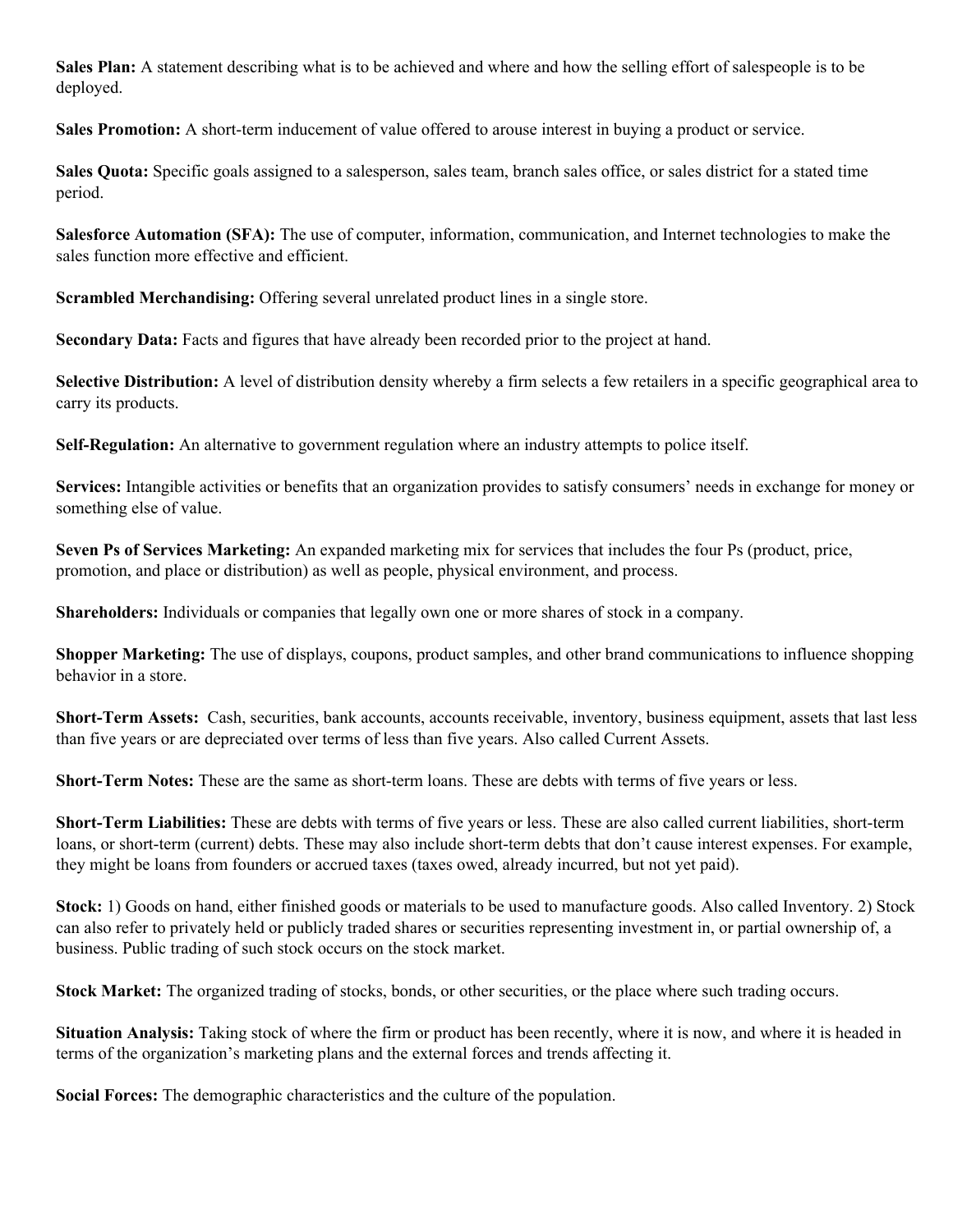**Social Media:** Online media where users submit comments, photos, and videos—often accompanied by a feedback process to identify "popular" topics.

**Social Responsibility:** The idea that organizations are part of a larger society and are accountable to that society for their actions.

**Societal Marketing Concept:** The view that organizations should discover and satisfy the needs of consumers in a way that provides for society's well-being.

**Spam:** Communications that take the form of electronic junk mail or unsolicited e-mail.

**Strategic Marketing Process:** The approach whereby an organization allocates its marketing mix resources to reach its target markets.

**Strategy:** An organization's long-term course of action designed to deliver a unique customer experience while achieving its goals.

**Subcultures:** Subgroups within the larger, or national, culture with unique values, ideas, and attitudes.

**Supply Chain:** The various firms involved in performing the activities required to create and deliver a product or service to consumers or industrial users.

**Surplus or Deficit:** (Nonprofit) Also called Profit and Loss statement, in for-profit plans. An income statement is a financial statement that shows funding, cost of funding, gross surplus, operating expenses, and surplus or deficit. Gross surplus is funding less cost of funding, and surplus (or deficit) is gross surplus less operating expenses and taxes. The result is surplus if it is positive, deficit if it is negative.

**SWOT** Analysis: An acronym describing an organization's appraisal of its internal Strengths and Weaknesses and its external **O**pportunities and **T**hreats.

**Target Market:** One or more specific groups of potential consumers toward which an organization directs its marketing program.

**Tariff:** A government tax on goods or services entering a country that primarily serves to raise prices on imports.

**Technology:** Inventions or innovations from applied science or engineering research.

**Telemarketing:** Using the telephone to interact with and sell directly to consumers.

**Total Cost (TC):** The total expense incurred by a firm in producing and marketing a product. Total cost is the sum of fixed cost and variable cost.  $TC = FC + VC$ .

**Total Logistics Cost:** Expenses associated with transportation, materials handling and warehousing, inventory, stockouts (being out of inventory), order processing, and return products handling.

**Total Revenue (TR):** The total money received from the sale of a product; or the unit price (P) times the quantity (Q) sold.  $TR = P \times Q$ .

**Trade-Oriented Sales Promotions:** Sales tools used to support a company's advertising and personal selling directed to wholesalers, distributors, or retailers. Also called *trade promotions*.